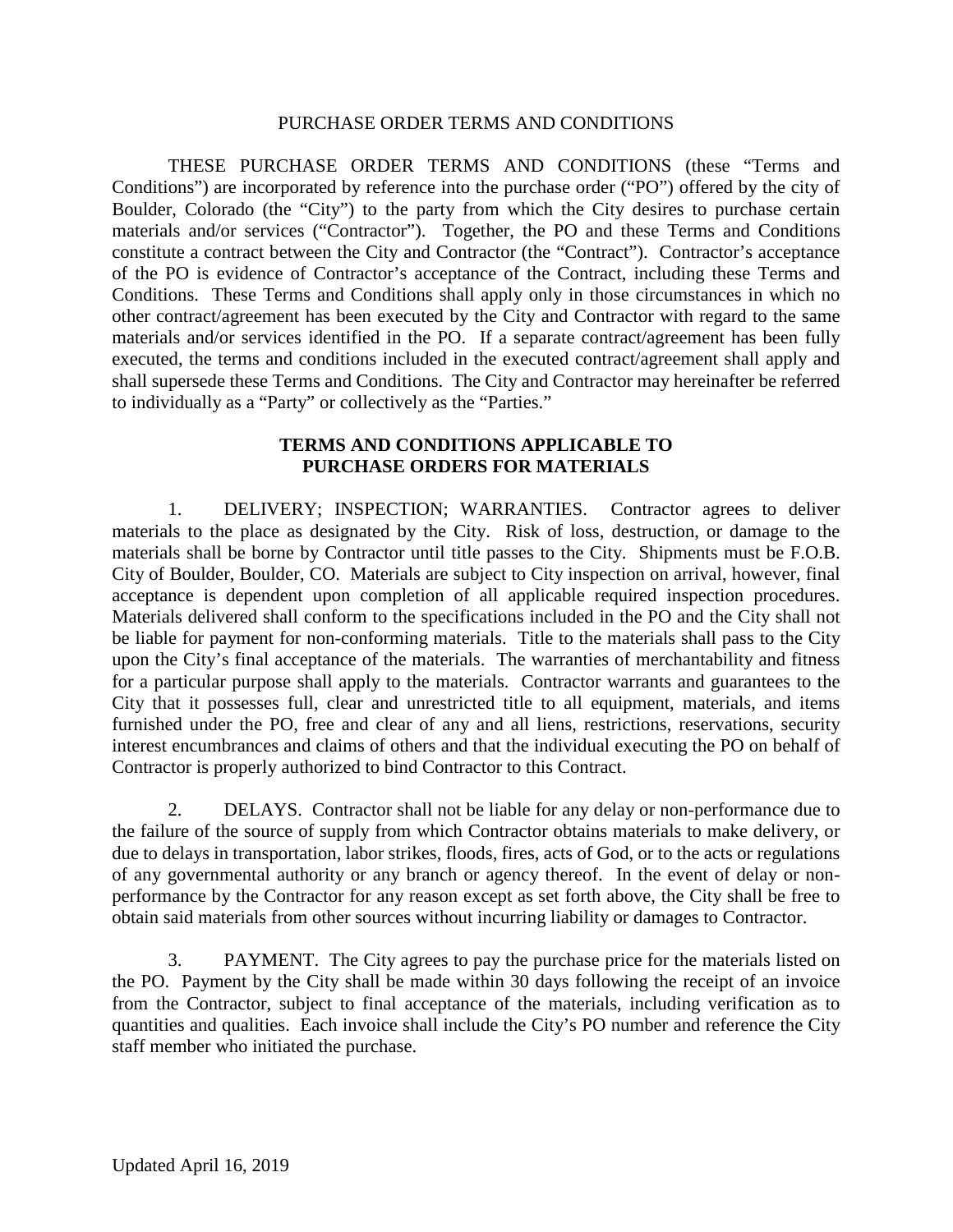TAX EXEMPTION. By statute the City is exempt from state and local taxes. The City's State Tax Exemption Number is 98-03489.

### **TERMS AND CONDITIONS APPLICABLE TO PURCHASE ORDERS FOR SERVICES**

1. PAYMENT. The City shall pay Contractor the amounts agreed to in the PO within thirty (30) days following receipt of Contractor's invoice for the services. The City may withhold payment of fees and charges that the City disputes in good faith. If the City in good faith disputes all or any portion of an invoice for fees and charges, the City shall notify Contractor of such disputed amount and the basis for the City's dispute together with any appropriate information supporting the City's position. If the City withholds any disputed fees and charges, the City shall pay the undisputed portion of the invoice by the due date and shall notify Contractor of the disputed portion of the invoice. The Parties shall then attempt to resolve the disputed portion of such invoice as soon as possible. Upon resolution of the disputed portion, the City shall pay to Contractor the resolved amount. Neither the failure to dispute any fees or charges or amounts prior to payment nor the failure to withhold any amount shall constitute, operate or be construed as a waiver of any right the City may otherwise have to dispute any fee or charge or amount or recover any amount previously paid. Contractor shall be reimbursed only for out-of-pocket expenses that are expressly provided for in the PO or which have been approved in advance in writing by the City, provided Contractor has furnished such documentation for authorized expenses as the City may reasonably request.

#### 2. INSURANCE.

- (a) Limits. Contractor shall procure and maintain in force while Contract is in effect, at its own cost, the following minimum coverages:
	- (1) Workers' Compensation and Employers' Liability: State of Colorado: Statutory
	- (2) General Liability:
		- (i) General Aggregate Limit: \$2,000,000
		- (ii) Each Occurrence Limit: \$1,000,000
	- (3) Automobile Liability:

Bodily Injury & Property Damage Combined Single Limit:<sup>[1](#page-1-0)</sup>  $$1,000,000$ 

(4) Professional Liability (errors and omissions)<sup>[2](#page-1-1)</sup>

| (i) | Each Claim/Loss: | \$1,000,000 |
|-----|------------------|-------------|
|     |                  |             |

<sup>(</sup>ii) Aggregate: \$1,000,000

<span id="page-1-0"></span><sup>&</sup>lt;sup>1</sup> Applicable only if Contractor, its agents, employees, or representatives will be using motor vehicles in Colorado while performing the services.

<span id="page-1-1"></span><sup>2</sup> Applicable only to licensed professionals.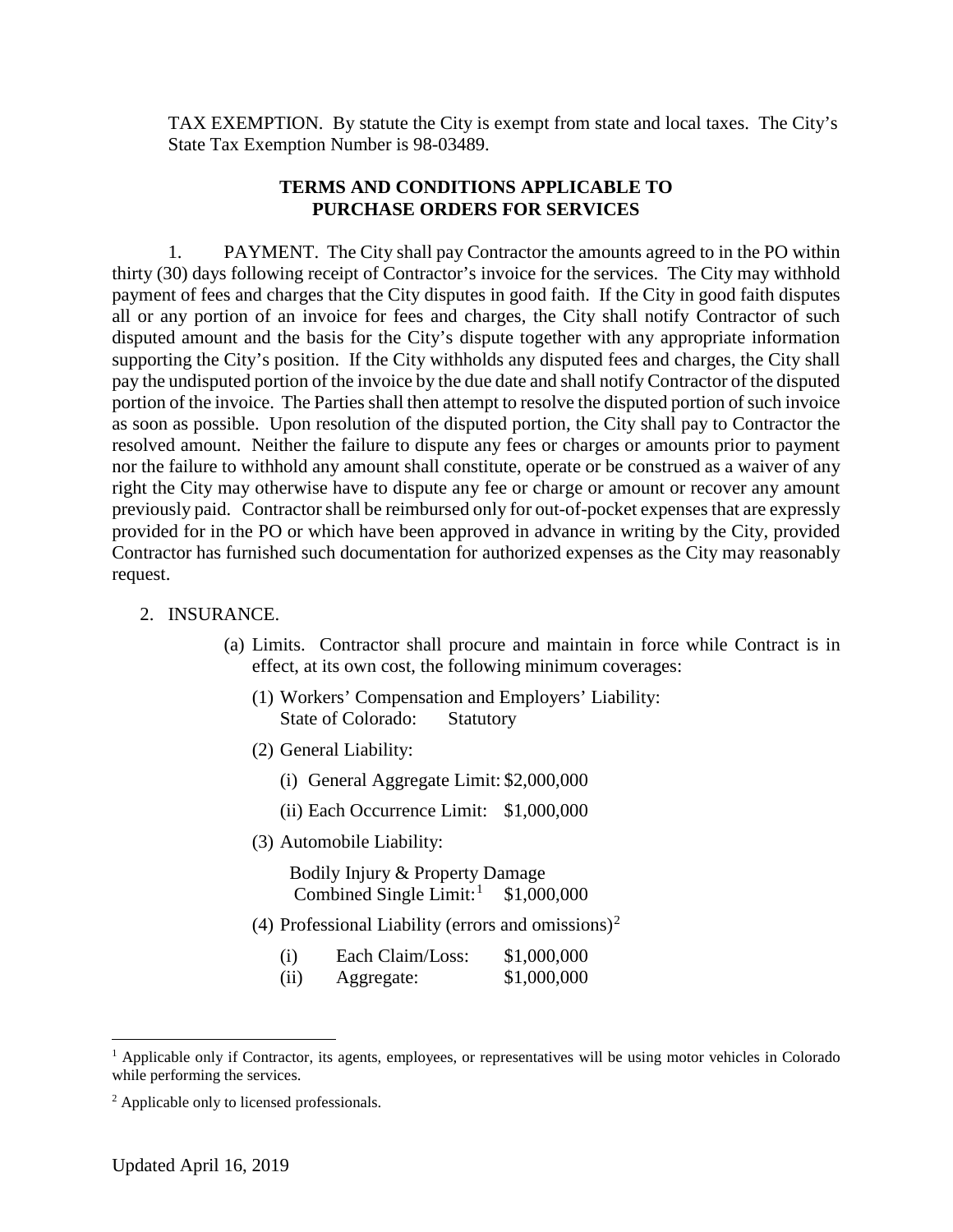The City of Boulder may require that this coverage remain in place for one year after the Services have been project is completed.

- (b) Coverage. Insurance required by these Terms and Conditions shall:
	- (1) Be primary coverage;
	- (2) Include the **City, its officials, and its employees as additional insureds as their interest may appear** (except for Worker's Compensation and Professional Liability). Additional insured endorsement should be at least as broad as ISO form CG2010 for General Liability coverage and similar forms for auto liability;
	- (3) Include a waiver of subrogation for General Liability coverage.
	- (4) Be issued from a company licensed to do business in Colorado having an AM Best rating of at least A-VI; and
	- (5) Be procured and maintained in full force and effect for duration of work.
- (c) Certificates of Insurance evidencing the coverages described herein, shall be forwarded to City's Purchasing Department. **Certificate Holder shall be: City of Boulder, 1777 Broadway, Boulder, CO 80302**.
- (d) Cancelation. Within seven days after receiving insurer's notice of cancellation or reduction in coverage, Contractor, or its insurance broker, shall notify the City. In either such case, Contractor shall promptly obtain and submit proof of substitute insurance complying with the City's insurance requirements.

3. COMPLIANCE WITH C.R.S. SECTION 8-17.5-101, *et seq*. [3](#page-2-0) Contractor certifies that it shall comply with the provisions of C.R.S. § 8-17.5-101, *et seq*. Contractor shall not knowingly employ or contract with an illegal alien to perform work under this contract or enter into a contract with a subcontractor that fails to certify to Contractor that the subcontractor shall not knowingly employ or contract with an illegal alien to perform work under this contract. Further, Contractor represents, warrants, and agrees (i) that it has confirmed the employment eligibility of all employees who are newly hired for employment to perform work under this contract through participation in either the E-Verify or the Department Program; (ii) that Contractor is prohibited from using either the E-Verify Program or the Department Program procedures to undertake pre-employment screening of job applicants while the public contract for services is being performed; and (iii) if Contractor obtains actual knowledge that a subcontractor performing work under the public contract for services knowingly employs or contracts with an illegal alien, Contractor shall be required to:

> (a) Notify the Subcontractor and the City within three days that Contractor has actual knowledge that the Subcontractor is employing or contracting with an illegal alien; and

<span id="page-2-0"></span><sup>&</sup>lt;sup>3</sup> This section does not apply to agreements relating to securities, financial services, investment advisory services, fund management services, intergovernmental agreements, information technology services and/or products, or other services excluded from the definition of "public contract for services" pursuant to C.R.S. § 8-17.5-101(6)(b).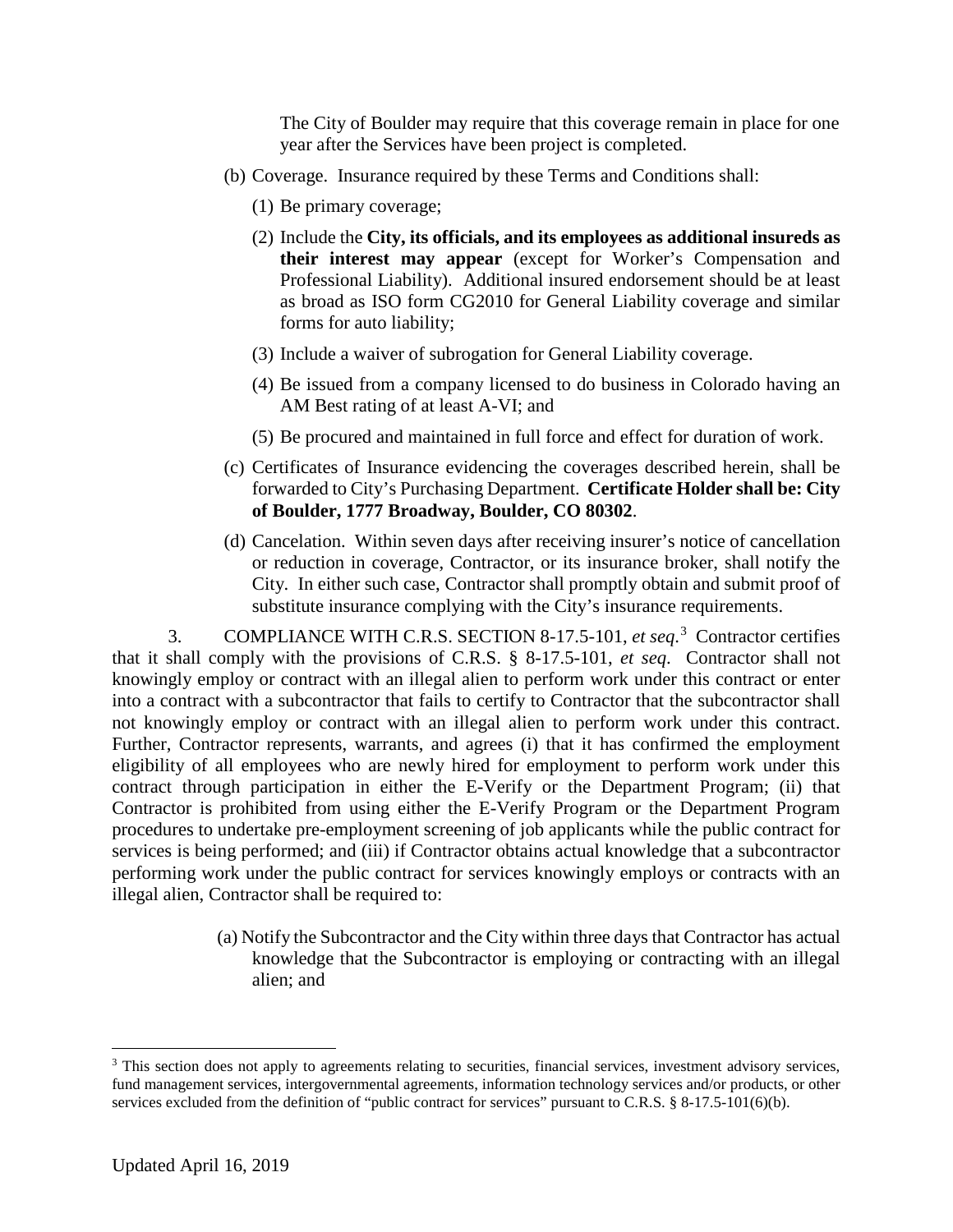(b) Terminate the subcontract with the Subcontractor if, within three days of receiving the notice required pursuant to C.R.S.  $\S 8-17.5-102(2)(b)(III)(A)$ , the Subcontractor does not stop employing or contracting with the illegal alien; except that Contractor shall not terminate the contract with the Subcontractor if during such three days the Subcontractor provides information to establish that the Subcontractor has not knowingly employed or contracted with an illegal alien.

Contractor further agrees that it shall comply with all reasonable requests made in the course of an investigation under C.R.S. § 8-17.5-102(5) by the Colorado Department of Labor and Employment. If Contractor fails to comply with any requirement of this provision or C.R.S. § 8- 17.5-101, *et seq.*, the City may terminate this Contract for breach and Contractor shall be liable for actual and consequential damages to the City.

4. Laws to be Observed. Contractor shall be cognizant of all federal and state laws and local ordinances and regulations that in any manner affect those engaged or employed in the services or affect the conduct of the services, and of all such orders and decrees of bodies or tribunals having any jurisdiction over the same; shall defend and at all times observe and comply with all such existing laws, ordinances, regulations and decrees; and shall indemnify and hold harmless the City against any claim or liability to the extent caused by the intentional or negligent violation of any such law, ordinance, regulation, order, or decree, whether by itself, its subcontractors, agents, or employees.

# **TERMS AND CONDITIONS APPLICABLE TO ALL PURCHASE ORDERS**

1. ENTIRE AGREEMENT; AMENDMENT; ASSIGNMENT; NO THIRD-PARTY BENEFICIARIES. The Contract is the complete integration of all understandings between the City and Contractor. Any additional or different terms and conditions proposed by Contractor are objected to and hereby rejected. The Contract explicitly supersedes any additional or different terms and conditions. No subsequent notation, renewal, addition, deletion, or other amendment hereto shall have any force or effect unless embodied in a writing executed and approved by the parties to the Contract. Contractor shall not assign the Contract without the written consent of the City, which may withhold such consent in its sole discretion. The Contract is solely for the benefit of the Parties and shall not confer any rights upon any person or entity not a party to the PO.

2. APPLICABLE LAW**.** The Contract shall be construed in accordance with the laws of the State of Colorado. Any action or proceeding brought to interpret or enforce the provisions of the Contract shall be brought before the state or federal court for Boulder County, Colorado and each Party consents to jurisdiction and venue before such courts.

3. INDEMNIFICATION. Contractor shall indemnify, defend and hold harmless the City, its directors, officers, employees, and agents and the heirs, executors, successors, and permitted assigns of any of the foregoing from and against any and all losses, claims, obligations, demands, assessments, fines and penalties (whether civil or criminal), liabilities, expenses and costs (including reasonable attorneys' fees and costs of defense), bodily and other personal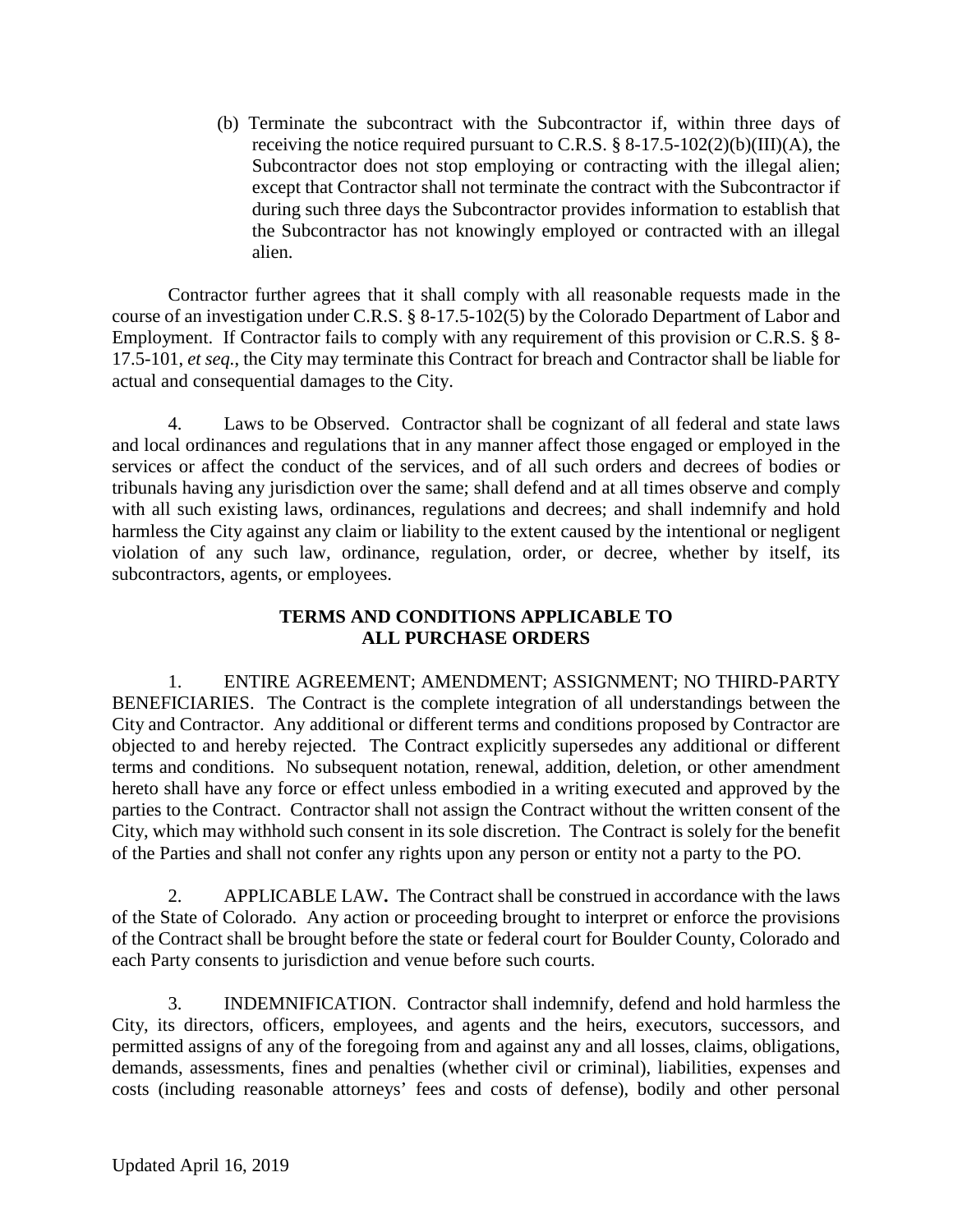injuries, damage to tangible property, and other damages, of any kind or nature, arising from or related to: (i) any negligent or intentional act or omission by Contractor or its representatives in the performance of Contractor's obligations under the Contract, or (ii) any material breach in a representation, warranty, covenant or obligation of Contractor contained in the Contract. Contractor is not obligated to indemnify the City in any manner whatsoever for the City's own negligence. Contractor's obligation to indemnify the City as set forth in the Contract shall survive the termination or expiration of the Contract. If the Contract is for architectural, engineering, or surveying services; design; construction; alteration; repair; or maintenance of any building, structure, highway, bridge, viaduct, water, sewer, or gas distribution system, or other works dealing with construction, or any moving, demolition, or excavation connected with such construction, Contractor's obligation to indemnify or hold harmless the City shall be limited to the amount represented by the degree or percentage of negligence or fault attributable to Contractor or its agents, representatives, subcontractors or suppliers. If the Contract is for architectural, engineering, surveying, or other design services, then the extent of Contractor's obligation to indemnify or hold harmless the City may be determined only after its liability or fault has been determined by adjudication, or otherwise resolved by mutual agreement between Contractor and the City..

4. GOVERNMENTAL IMMUNITY. Nothing herein shall be construed or interpreted as a waiver, express or implied, of any of the immunities, rights, benefits, protection, or other provisions of the Colorado Governmental Immunity Act, Section 24-10-101 *et seq*., C.R.S., as now or hereafter amended. The Parties understand and agree that liability for claims for injuries to persons or property arising out of negligence of the City, its departments, institutions, agencies, boards, officials and employees is controlled and limited by the provisions of C.R.S. § 24-10-101 *et seq.*, as now or hereafter amended.

5. INDEPENDENT CONTRACTOR. The relationship between Contractor and the City is that of an independent contractor. Contractor shall supply all personnel, equipment, materials and supplies at its own expense, except as specifically set forth herein. Contractor shall not be deemed to be, nor shall it represent itself as, an employee, partner, or joint venturer of the City. No employee or officer of the City shall supervise the Contractor. **Contractor is not entitled to worker's compensation benefits and is obligated to directly pay federal and state income tax on money earned under the purchase order**.

6. TERMINATION. If either Party materially defaults in the performance of any term of this Contract (other than by nonpayment) and does not substantially cure such default within thirty (30) days after receiving written notice of such default, then the non-defaulting Party may terminate this Contract by providing ten (10) days prior written notice of termination to the defaulting Party. In addition to the foregoing, the City may, at any time, terminate services for its own convenience and without cause of any nature by giving Contractor written notice at least seven days in advance of the termination date. City shall pay all outstanding invoices for materials delivered and accepted and/or services provided prior to the date of termination. Upon such payment, all obligations of the City to Contractor shall cease. The waiver of any breach of a term, provision or requirement of these terms and conditions shall not be construed as or deemed to be a waiver of any subsequent breach of such term, provision or requirement, or of any other term, provision or requirement.